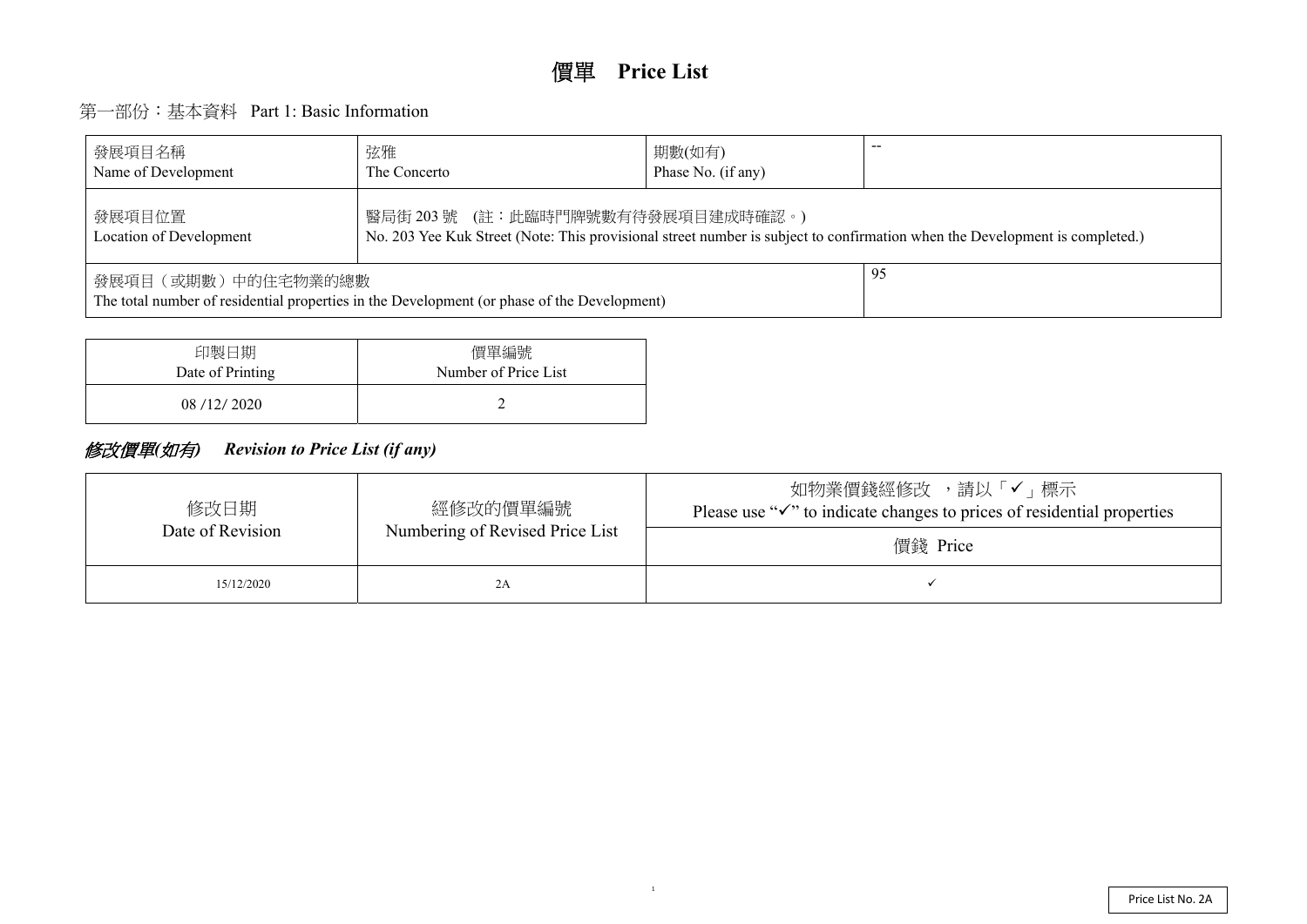|                           | 物業的描述<br>Description of Residential Property |            | 實用面積<br>(包括露台,工作平台及陽台(如有))                                                           | 售價<br>實用面積<br>其他指明項目的面積(不計算入實用面積) |                                                                       |                                                                                                      |                     |                |                 |              |                          |            |                 |               |            |
|---------------------------|----------------------------------------------|------------|--------------------------------------------------------------------------------------|-----------------------------------|-----------------------------------------------------------------------|------------------------------------------------------------------------------------------------------|---------------------|----------------|-----------------|--------------|--------------------------|------------|-----------------|---------------|------------|
|                           |                                              |            | 平方米(平方呎)<br>Saleable Area                                                            | (元)<br>Price<br>(S)               | 每平方米/呎售價<br>元,每平方米<br>(元,每平方呎)                                        | Area of other specified items (Not included in the Saleable Area)<br>平方米(平方呎)<br>sq. metre (sq. ft.) |                     |                |                 |              |                          |            |                 |               |            |
| 大廈名稱<br><b>Block Name</b> | 樓層<br>Floor                                  | 單位<br>Unit | (including balcony, utility platform<br>and verandah, if any)<br>sq. metre (sq. ft.) |                                   | Unit Rate of<br>Saleable Area<br>\$ per sq. metre<br>$$$ per sq. ft.) | 空調機房<br>Air-<br>conditioning<br>plant room                                                           | 窗台<br>Bay<br>window | 閣樓<br>Cockloft | 平台<br>Flat roof | 花園<br>Garden | 停車位<br>Parking<br>Space  | 天台<br>Roof | 梯屋<br>Stairhood | 前庭<br>Terrace | 庭院<br>Yard |
|                           | 22                                           | A          | 27.271 (294)<br>露台 Balcony: 2.000 (22)<br>工作平台 Utility Platform: 1.500 (16)          | 7,261,000                         | 266,254<br>(24,697)                                                   |                                                                                                      |                     |                |                 |              | $-1$                     |            | $-$             |               |            |
|                           | 19                                           | A          | 27.271 (294)<br>露台 Balcony: 2.000 (22)<br>工作平台 Utility Platform: 1.500 (16)          | 7,125,000                         | 261,267<br>(24, 235)                                                  |                                                                                                      |                     |                |                 |              | $\overline{\phantom{a}}$ |            | $-$             |               |            |
| 弦雅<br>The                 | 18                                           | A          | 27.271 (294)<br>露台 Balcony: 2.000 (22)<br>工作平台 Utility Platform:1.500 (16)           | 7,068,000                         | 259,176<br>(24, 041)                                                  |                                                                                                      |                     |                |                 |              | $\overline{\phantom{a}}$ |            | $-$             | -44           |            |
| Concerto                  | 17                                           | A          | 27.271 (294)<br>露台 Balcony: 2.000 (22)<br>工作平台 Utility Platform:1.500 (16)           | 7,012,000                         | 257,123<br>(23,850)                                                   |                                                                                                      |                     |                |                 |              | $\overline{\phantom{a}}$ |            | $-$             |               |            |
|                           | 8                                            | A          | 27.271 (294)<br>露台 Balcony: 2.000 (22)<br>工作平台 Utility Platform:1.500 (16)           | 6,659,000                         | 244,179<br>(22,650)                                                   |                                                                                                      |                     |                |                 |              | $- -$                    |            | $- -$           |               |            |
|                           | 7                                            | A          | 27.271 (294)<br>露台 Balcony: 2.000 (22)<br>工作平台 Utility Platform:1.500 (16)           | 6,642,000                         | 243,555<br>(22, 592)                                                  |                                                                                                      |                     |                |                 |              | $-$                      |            | $-$             |               |            |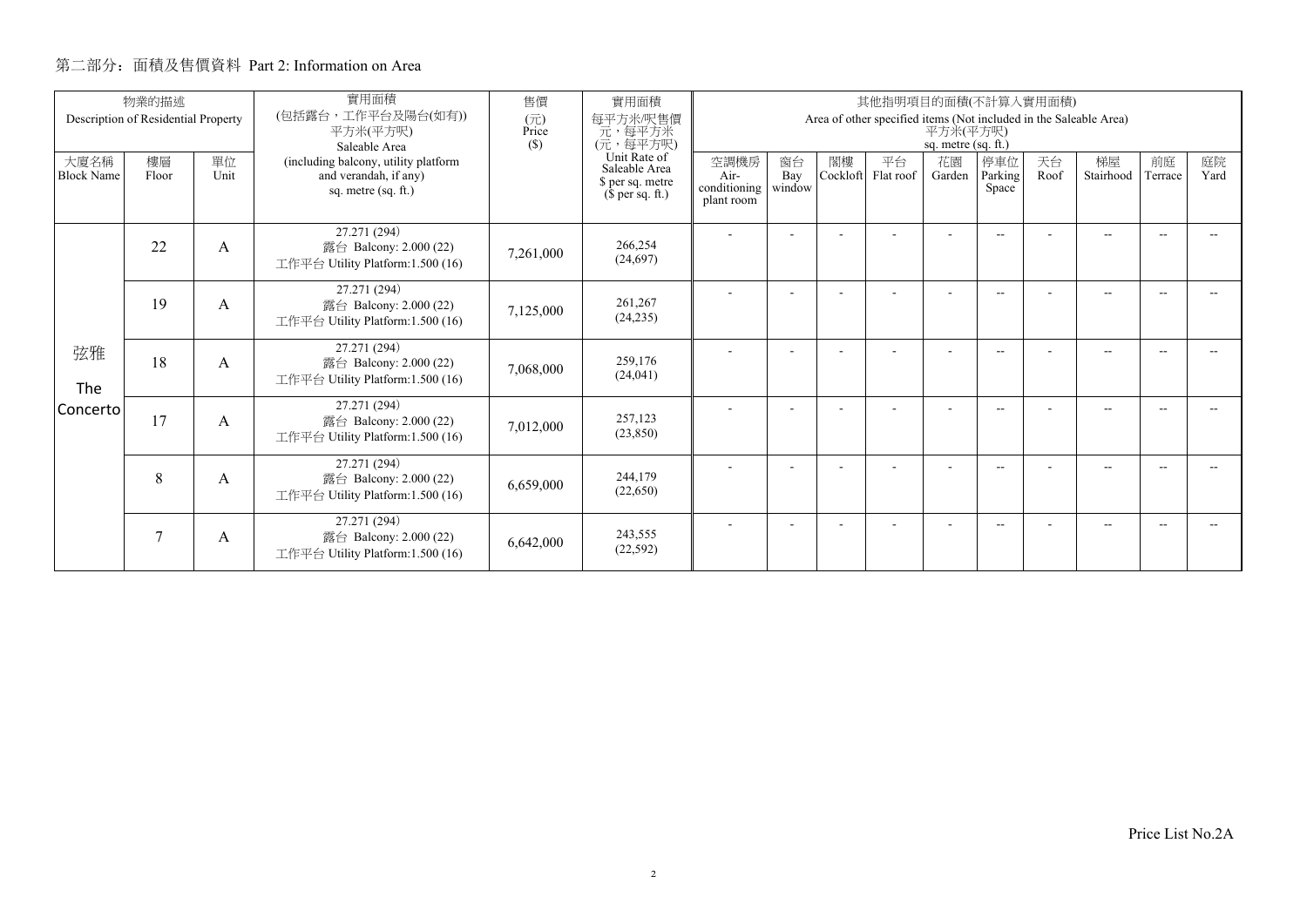|                           | 物業的描述                               |            | 實用面積                                                                                 | 售價           | 實用面積                                                                                                                 | 其他指明項目的面積(不計算入實用面積)                                                                                  |                          |                |                 |                          |                          |            |                 |               |            |  |
|---------------------------|-------------------------------------|------------|--------------------------------------------------------------------------------------|--------------|----------------------------------------------------------------------------------------------------------------------|------------------------------------------------------------------------------------------------------|--------------------------|----------------|-----------------|--------------------------|--------------------------|------------|-----------------|---------------|------------|--|
|                           | Description of Residential Property |            | (包括露台,工作平台及陽台(如有))<br>平方米(平方呎)<br>Saleable Area                                      | (元)<br>Price | 每平方米/呎售價<br>一元, 每平方米<br>(元, 每平方呎)<br>$(\$)$<br>Unit Rate of<br>Saleable Area<br>\$ per sq. metre<br>$$$ per sq. ft.) | Area of other specified items (Not included in the Saleable Area)<br>平方米(平方呎)<br>sq. metre (sq. ft.) |                          |                |                 |                          |                          |            |                 |               |            |  |
| 大廈名稱<br><b>Block Name</b> | 樓層<br>Floor                         | 單位<br>Unit | (including balcony, utility platform<br>and verandah, if any)<br>sq. metre (sq. ft.) |              |                                                                                                                      | 空調機房<br>Air-<br>conditioning  <br>plant room                                                         | 窗台<br>Bay<br>window      | 閣樓<br>Cockloft | 平台<br>Flat roof | 花園<br>Garden             | 停車位<br>Parking<br>Space  | 天台<br>Roof | 梯屋<br>Stairhood | 前庭<br>Terrace | 庭院<br>Yard |  |
|                           | 6                                   | A          | 27.271 (294)<br>露台 Balcony: 2.000 (22)<br>工作平台 Utility Platform:1.500 (16)           | 6,622,000    | 242,822<br>(22, 524)                                                                                                 | $\overline{\phantom{a}}$                                                                             | $\blacksquare$           |                | ۰               | $\overline{\phantom{a}}$ | $\frac{1}{2}$            |            | $-$             | $\sim$        |            |  |
| 弦雅<br>The                 | 5                                   | А          | 27.271 (294)<br>露台 Balcony: 2.000 (22)<br>工作平台 Utility Platform:1.500 (16)           | 6,602,000    | 242,089<br>(22, 456)                                                                                                 |                                                                                                      |                          |                |                 | ۰                        | $- -$                    |            | $- -$           |               |            |  |
| Concerto                  | 8                                   | B          | 26.286 (283)<br>露台 Balcony: 2.000 (22)<br>工作平台 Utility Platform: .000 (-)            | 6,571,000    | 249.981<br>(23,219)                                                                                                  |                                                                                                      |                          |                |                 |                          | $\overline{\phantom{a}}$ |            | $-$             |               |            |  |
|                           | 22                                  | B          | 26.286 (283)<br>露台 Balcony: 2.000 (22)<br>工作平台 Utility Platform: .000 (-)            | 7,241,000    | 275,470<br>(25, 587)                                                                                                 |                                                                                                      | $\overline{\phantom{a}}$ |                |                 | $\sim$                   | $\overline{\phantom{a}}$ |            | $-$             | --            |            |  |
|                           | 21                                  | B          | 26.286 (283)<br>露台 Balcony: 2.000 (22)<br>工作平台 Utility Platform: .000 (-)            | 7,169,000    | 272,731<br>(25, 332)                                                                                                 |                                                                                                      |                          |                |                 | ۰                        | $- -$                    |            | $-$             |               |            |  |
|                           | 9                                   | B          | 26.286 (283)<br>露台 Balcony: 2.000 (22)<br>工作平台 Utility Platform: .000 (-)            | 6,624,000    | 251.997<br>(23, 406)                                                                                                 |                                                                                                      |                          |                |                 |                          | --                       |            | --              |               |            |  |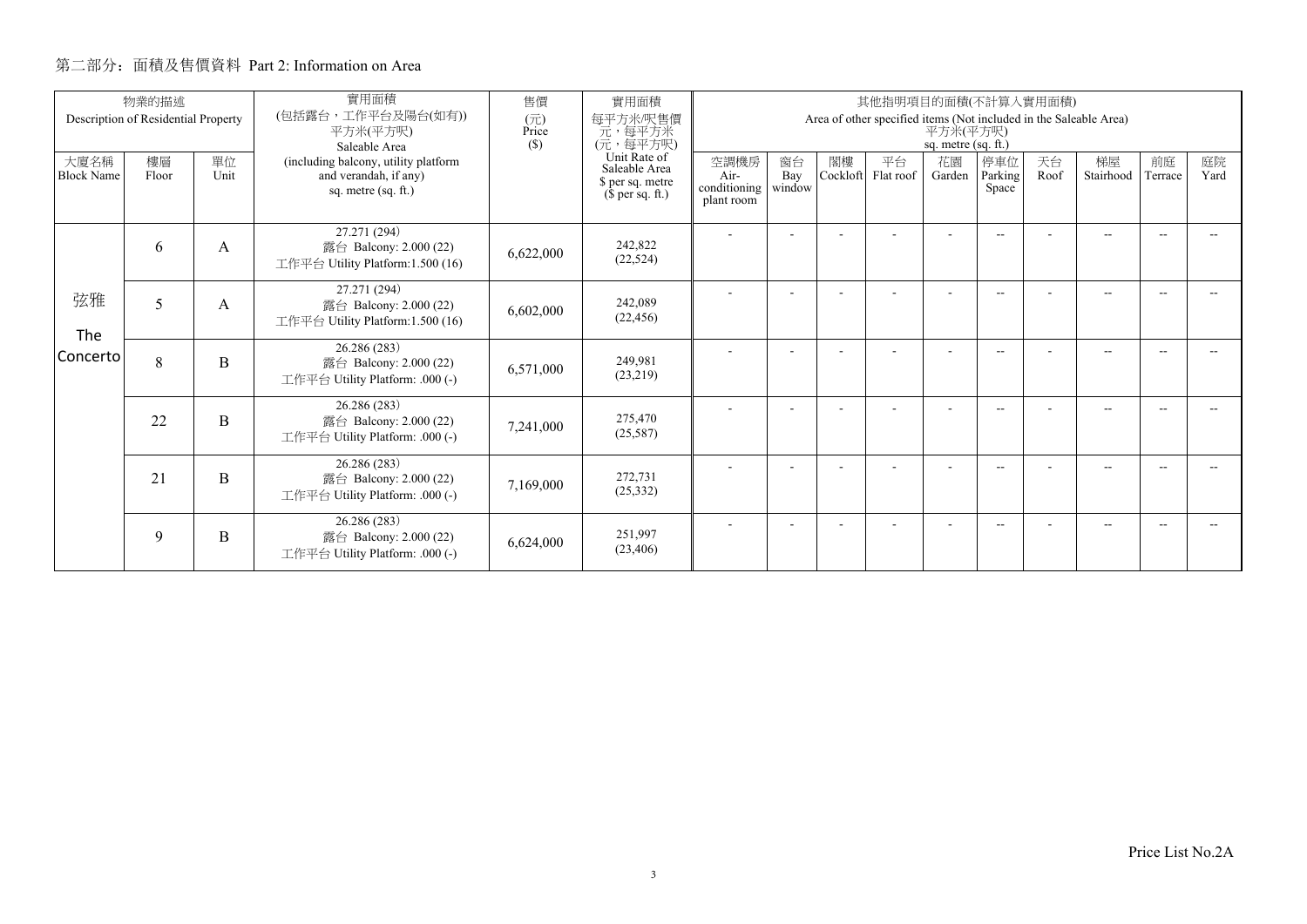|                           | 物業的描述<br>Description of Residential Property |            | 實用面積<br>(包括露台,工作平台及陽台(如有))                                                           | 售價<br>實用面積<br>其他指明項目的面積(不計算入實用面積) |                                                                       |                                                                                                      |                     |                |                 |              |                          |            |                 |               |            |
|---------------------------|----------------------------------------------|------------|--------------------------------------------------------------------------------------|-----------------------------------|-----------------------------------------------------------------------|------------------------------------------------------------------------------------------------------|---------------------|----------------|-----------------|--------------|--------------------------|------------|-----------------|---------------|------------|
|                           |                                              |            | 平方米(平方呎)<br>Saleable Area                                                            | (元)<br>Price<br>(S)               | 每平方米/呎售價<br>元,每平方米<br>(元,每平方呎)                                        | Area of other specified items (Not included in the Saleable Area)<br>平方米(平方呎)<br>sq. metre (sq. ft.) |                     |                |                 |              |                          |            |                 |               |            |
| 大廈名稱<br><b>Block Name</b> | 樓層<br>Floor                                  | 單位<br>Unit | (including balcony, utility platform<br>and verandah, if any)<br>sq. metre (sq. ft.) |                                   | Unit Rate of<br>Saleable Area<br>\$ per sq. metre<br>$$$ per sq. ft.) | 空調機房<br>Air-<br>conditioning<br>plant room                                                           | 窗台<br>Bay<br>window | 閣樓<br>Cockloft | 平台<br>Flat roof | 花園<br>Garden | 停車位<br>Parking<br>Space  | 天台<br>Roof | 梯屋<br>Stairhood | 前庭<br>Terrace | 庭院<br>Yard |
|                           | 19                                           | B          | 26.286 (283)<br>露台 Balcony: 2.000 (22)<br>工作平台 Utility Platform: .000 (-)            | 7,055,000                         | 268,394<br>(24, 929)                                                  |                                                                                                      |                     |                |                 |              | $-1$                     |            | $-$             |               |            |
|                           | 18                                           | B          | 26.286 (283)<br>露台 Balcony: 2.000 (22)<br>工作平台 Utility Platform: .000 (-)            | 7,005,000                         | 266,492<br>(24,753)                                                   |                                                                                                      |                     |                |                 |              | $\overline{\phantom{a}}$ |            | $-$             |               |            |
| 弦雅                        | 10                                           | B          | 26.286 (283)<br>露台 Balcony: 2.000 (22)<br>工作平台 Utility Platform: .000 (-)            | 6,676,000                         | 253,976<br>(23,590)                                                   |                                                                                                      |                     |                |                 |              | $\overline{\phantom{a}}$ |            | $-$             | -44           |            |
| The<br>l Concerto         | 16                                           | B          | 26.286 (283)<br>露台 Balcony: 2.000 (22)<br>工作平台 Utility Platform: .000 (-)            | 6,865,000                         | 261,166<br>(24, 258)                                                  |                                                                                                      |                     |                |                 | ۰            | $\overline{\phantom{a}}$ |            | $-$             |               |            |
|                           | 15                                           | B          | 26.286 (283)<br>露台 Balcony: 2.000 (22)<br>工作平台 Utility Platform: .000 (-)            | 6,825,000                         | 259,644<br>(24, 117)                                                  |                                                                                                      |                     |                |                 |              | $- -$                    |            | $- -$           |               |            |
|                           | 11                                           | B          | 26.286 (283)<br>露台 Balcony: 2.000 (22)<br>工作平台 Utility Platform: .000 (-)            | 6,729,000                         | 255,992<br>(23, 777)                                                  |                                                                                                      |                     |                |                 |              | $-$                      |            | $-$             |               |            |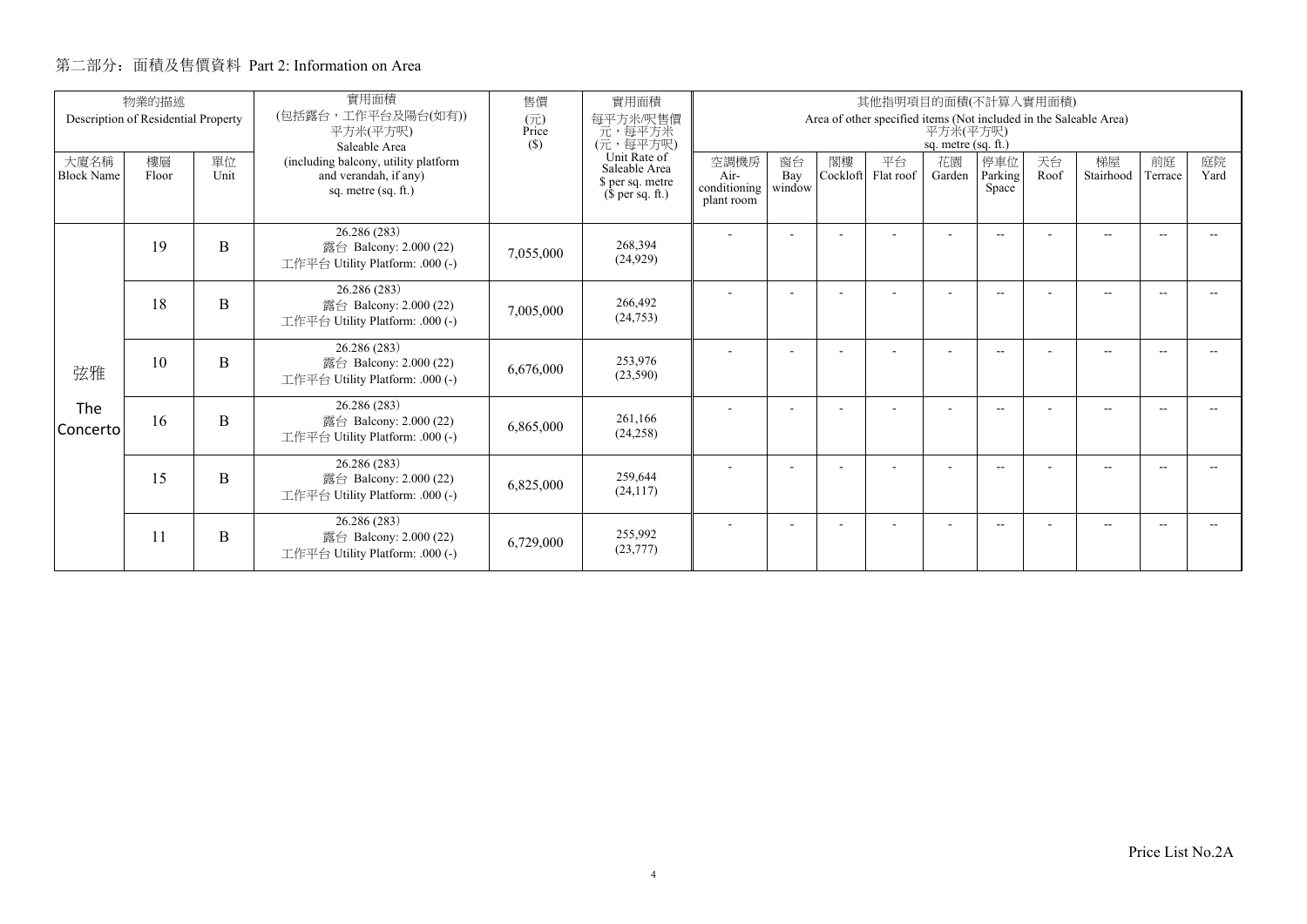|                           | 物業的描述                               |            | 實用面積                                                                                                  | 售價           | 實用面積                                                                                                             |                                            |                     |                | 其他指明項目的面積(不計算入實用面積)                                               |                                 |                          |            |                 |               |            |
|---------------------------|-------------------------------------|------------|-------------------------------------------------------------------------------------------------------|--------------|------------------------------------------------------------------------------------------------------------------|--------------------------------------------|---------------------|----------------|-------------------------------------------------------------------|---------------------------------|--------------------------|------------|-----------------|---------------|------------|
|                           | Description of Residential Property |            | (包括露台,工作平台及陽台(如有))<br>平方米(平方呎)                                                                        | (元)<br>Price | 每平方米/呎售價<br>元, 每平方米<br>(元, 每平方呎)<br>(S)<br>Unit Rate of<br>Saleable Area<br>\$ per sq. metre<br>$$$ per sq. ft.) |                                            |                     |                | Area of other specified items (Not included in the Saleable Area) | 平方米(平方呎)<br>sq. metre (sq. ft.) |                          |            |                 |               |            |
| 大廈名稱<br><b>Block Name</b> | 樓層<br>Floor                         | 單位<br>Unit | Saleable Area<br>(including balcony, utility platform<br>and verandah, if any)<br>sq. metre (sq. ft.) |              |                                                                                                                  | 空調機房<br>Air-<br>conditioning<br>plant room | 窗台<br>Bay<br>window | 閣樓<br>Cockloft | 平台<br>Flat roof                                                   | 花園<br>Garden                    | 停車位<br>Parking<br>Space  | 天台<br>Roof | 梯屋<br>Stairhood | 前庭<br>Terrace | 庭院<br>Yard |
|                           | 10                                  | D          | 19.664 (212)<br>露台 Balcony: 2.000 (22)<br>工作平台 Utility Platform: .000 (-)                             | 5,116,000    | 260,171<br>(24, 132)                                                                                             |                                            | ۰                   |                | ٠                                                                 | $\overline{\phantom{a}}$        | $\overline{\phantom{a}}$ |            | $-$             | $\sim$        |            |
|                           | 11                                  | D          | 19.664 (212)<br>露台 Balcony: 2.000 (22)<br>工作平台 Utility Platform: .000 (-)                             | 5,134,000    | 261,086<br>(24,217)                                                                                              |                                            |                     |                |                                                                   |                                 | $- -$                    |            | $-$             |               |            |
| 弦雅                        | 12                                  | D          | 19.664(212)<br>露台 Balcony: 2.000 (22)<br>工作平台 Utility Platform: .000 (-)                              | 5,152,000    | 262,002<br>(24, 302)                                                                                             |                                            |                     |                |                                                                   |                                 | $\overline{\phantom{a}}$ |            | $-$             |               |            |
| The<br>Concerto           | 19                                  | D          | 19.664 (212)<br>露台 Balcony: 2.000 (22)<br>工作平台 Utility Platform: .000 (-)                             | 5,295,000    | 269,274<br>(24, 976)                                                                                             |                                            |                     |                |                                                                   |                                 | $\overline{\phantom{a}}$ |            | $-$             |               |            |
|                           | 20                                  | D          | 19.664 (212)<br>露台 Balcony: 2.000 (22)<br>工作平台 Utility Platform: .000 (-)                             | 5,338,000    | 271,461<br>(25, 179)                                                                                             |                                            |                     |                |                                                                   | ۰                               | $\overline{\phantom{a}}$ |            | $-$             |               |            |
|                           | 22                                  | D          | 19.664 (212)<br>露台 Balcony: 2.000 (22)<br>工作平台 Utility Platform: .000 (-)                             | 5,424,000    | 275,834<br>(25, 585)                                                                                             |                                            |                     |                |                                                                   | ٠                               | $- -$                    |            | $- -$           |               |            |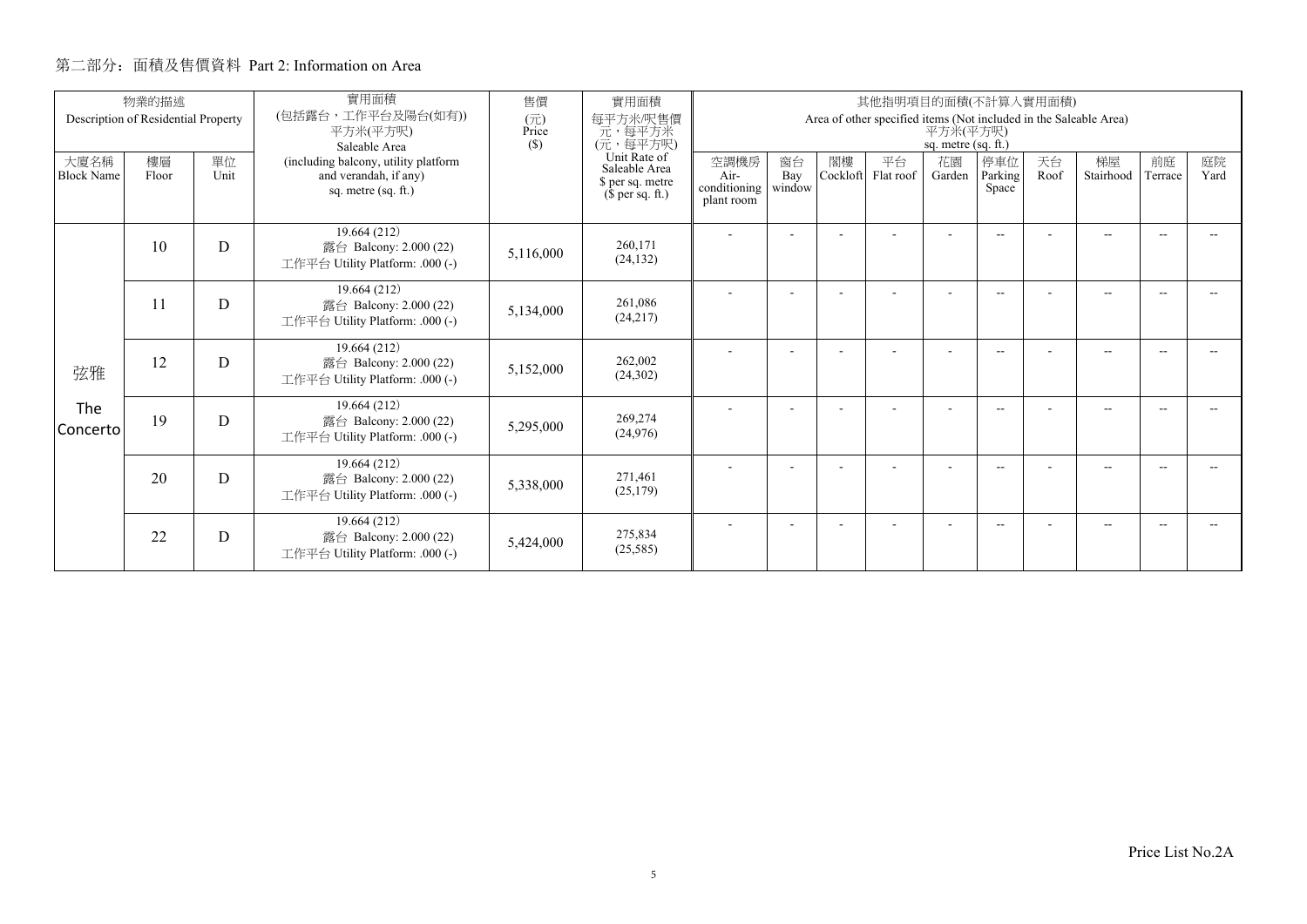|                           | 物業的描述                               |            | 實用面積                                                                                 | 售價                                    | 實用面積<br>其他指明項目的面積(不計算入實用面積)                                                                             |                                                                                                        |                     |                |                 |                |                          |            |                 |               |            |  |  |  |
|---------------------------|-------------------------------------|------------|--------------------------------------------------------------------------------------|---------------------------------------|---------------------------------------------------------------------------------------------------------|--------------------------------------------------------------------------------------------------------|---------------------|----------------|-----------------|----------------|--------------------------|------------|-----------------|---------------|------------|--|--|--|
|                           | Description of Residential Property |            | (包括露台,工作平台及陽台(如有))<br>平方米(平方呎)<br>Saleable Area                                      | $(\overline{\pi})$<br>Price<br>$(\$)$ | 每平方米/呎售價<br>元,每平方米<br>(元,每平方呎)<br>Unit Rate of<br>Saleable Area<br>\$ per sq. metre<br>$$$ per sq. ft.) | Area of other specified items (Not included in the Saleable Area)<br>平方米(平方呎)<br>sq. metre $(sq. ft.)$ |                     |                |                 |                |                          |            |                 |               |            |  |  |  |
| 大廈名稱<br><b>Block Name</b> | 樓層<br>Floor                         | 單位<br>Unit | (including balcony, utility platform<br>and verandah, if any)<br>sq. metre (sq. ft.) |                                       |                                                                                                         | 空調機房<br>Air-<br>conditioning<br>plant room                                                             | 窗台<br>Bay<br>window | 閣樓<br>Cockloft | 平台<br>Flat roof | 花園<br>Garden   | 停車位<br>Parking<br>Space  | 天台<br>Roof | 梯屋<br>Stairhood | 前庭<br>Terrace | 庭院<br>Yard |  |  |  |
|                           | 10                                  | ${\bf E}$  | 19.889 (214)<br>露台 Balcony: 2.000 (22)<br>工作平台 Utility Platform: .000 (-)            | 4,856,000<br>4,972,000                | 244,155<br>(22, 692)<br>249.987<br>(23, 234)                                                            |                                                                                                        | $\overline{a}$      |                |                 | $\overline{a}$ | $\overline{a}$           |            | $-$             | $\sim$ $\sim$ |            |  |  |  |
|                           | 11                                  | E          | 19.889 (214)<br>露台 Balcony: 2.000 (22)<br>工作平台 Utility Platform: .000 (-)            | 4,896,000                             | 246,166<br>(22, 879)                                                                                    |                                                                                                        |                     |                |                 |                | $-$                      |            | --              |               |            |  |  |  |
| 弦雅<br>The                 | 12                                  | ${\bf E}$  | 19.889 (214)<br>露台 Balcony: 2.000 (22)<br>工作平台 Utility Platform: .000 (-)            | 4,925,000                             | 247,624<br>(23,014)                                                                                     |                                                                                                        |                     |                |                 |                | $\overline{\phantom{a}}$ |            | $-$             |               |            |  |  |  |
| Concerto                  | 20                                  | ${\bf E}$  | 19.889 (214)<br>露台 Balcony: 2.000 (22)<br>工作平台 Utility Platform: .000 (-)            | 5,219,000                             | 262,406<br>(24, 388)                                                                                    |                                                                                                        |                     |                |                 |                | $\overline{\phantom{a}}$ |            | $-$             |               |            |  |  |  |
|                           | 21                                  | E          | 19.889 (214)<br>露台 Balcony: 2.000 (22)<br>工作平台 Utility Platform: .000 (-)            | 5,251,000                             | 264,015<br>(24, 537)                                                                                    |                                                                                                        |                     |                |                 |                | $\frac{1}{2}$            |            | $-$             |               |            |  |  |  |
|                           | 23                                  | ${\bf E}$  | 19.889 (214)<br>露台 Balcony: 2.000 (22)<br>工作平台 Utility Platform: .000 (-)            | 5,335,000                             | 268,239<br>(24,930)                                                                                     |                                                                                                        |                     |                |                 |                | --                       |            | --              |               |            |  |  |  |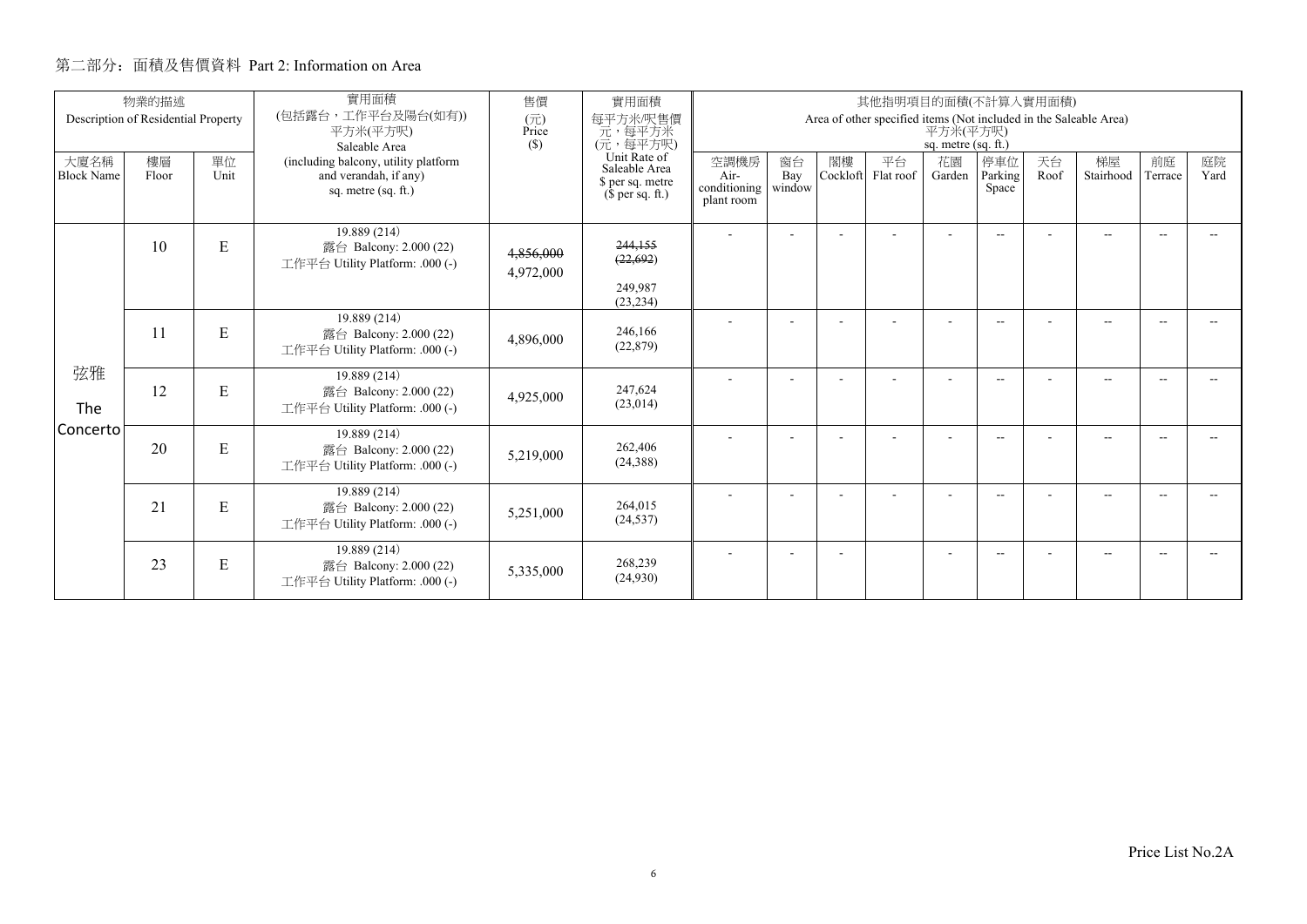# 第三部份:其他資料 Part 3: Other Information

- (1) 準買家應參閱發展項目的售樓說明書,以了解該項目的資料。 Prospective purchasers are advised to refer to the sales brochure for the Development for information on the Development.
- (2) 根據《一手住宅物業銷售條例》第 52(1)條及第 53(2)及(3)條, According to sections 52(1) and 53(2) and (3) of the Residential Properties (First-hand Sales) Ordinance, –

### 第 52(1)條 / Section 52(1)

在某人就指明住宅物業與擁有人訂立臨時買賣合約時,該人須向擁有人支付售價的 5% 的臨時訂金。 A preliminary deposit of 5% of the purchase price is payable by a person to the owner on entering into a preliminary agreement for sale and purchase in respect of the specified residential property with the owner.

如某人於某日期訂立臨時買賣合約,並於該日期後的 5 個工作日內,就有關住宅物業簽立買賣合約,則擁有人必須在該日期後的 8 個工作日內,簽立該買賣合約。 If a person executes an agreement for sale and purchase in respect of the residential property within 5 working days after the date on which the person enters into the preliminary agreement for sale and purchase, the owner agreement for sale and purchase within 8 working days after that date.

如某人於某日期訂立臨時買賣合約時,但沒有於該日期後的 5 個工作日内,就有關住宅物業簽立買賣合約,則 –(i) 該臨時合約即告終止;(ii) 有關的臨時訂金即予沒收;及 (iii) 擁有人不得就該人沒有簽立買賣合約而針 對該人提出進一步申索。

#### 第 53(2)條 / Section 53(2)

If a person does not execute an agreement for sale and purchase in respect of the residential property within 5 working days after the date on which the person enters into the preliminary agreement for sale and purchase- ( agreement is terminated; (ii) the preliminary deposit is forfeited; and (iii) the owner does not have any further claim against the person for the failure.

註: 於本第4段内,「售價」指本價單第二部份表中所列之價目,而「成交金額」指臨時買賣合約及買賣合約所載之價目(即售價經計算相關支付條款及適用折扣後之價錢)。因應相關支付條款及適用折扣按售價計算得出之 價目,皆向下捨入計至百位數作為成交金額。

#### 第 53(3)條 / Section 53(3)

Note: In this paragraph 4, "Price" means the price set out in the schedule in Part 2 of this price list, and "Transaction Price" means the purchase price set out in the Preliminary Agreement for Sale and Purchase and Agree Purchase, i.e. the purchase price after applying the relevant terms of payment and applicable discount(s) on the Price. The price obtained after applying the relevant terms of payment and applicable discounts on the Price to the nearest hundred dollars to determine the Transaction Price.

(3) 實用面積及屬該住宅物業其他指明項目的面積是按《一手住宅物業銷售條例》第 8 條及附表二第 2 部的計算得出的。 The saleable area and area of other specified items of the residential property are calculated in accordance with section 8 and Part 2 of Schedule 2 to the Residential Properties (First-hand Sales) Ordinance.

(4)(i) 支付條款 **Terms of Payment** 

## 付款辦法 **Payment Methods**

買方於簽署臨時買賣合約時須繳付相等於成交金額之 5% 作為臨時訂金 (「臨時訂金」)。臨時訂金之其中港幣\$100,000 須以銀行本票繳付,抬頭請寫「貝克・麥堅時律師事務所」或"Baker & McKenzie"。請另備支票以

補足臨時訂金之餘額,抬頭請寫「貝克‧麥堅時律師事務所」或 "Baker & McKenzie"。

Upon signing of the preliminary agreement for sale and purchase, the Purchaser shall pay the preliminary deposit equivalent to 5% of the Transaction Price ("Preliminary Deposit"). A cashier order of HK\$100,000 being part o Deposit shall be made payable to "Baker & McKenzie" or 「貝克·麥堅時律師事務所」. Please prepare a cheque payable to "Baker & McKenzie" or 「貝克·麥堅時律師事務所」to pay the balance of the Preliminary Deposit.

- (A) 120 天付款計劃 120-day Payment Plan (照售價減 5%) (5% discount from the Price)
- (1) 買方須於簽署臨時買賣合約 (「臨時合約」) 時繳付相等於成交金額 5%作為臨時訂金。買方須於簽署臨時合約後 <sup>5</sup> 個工作日內簽署正式買賣合約(「正式合約」)。 The Purchaser shall pay the preliminary deposit equivalent to 5% of the Transaction Price upon signing of the preliminary agreement for sale and purchase ("PASP"). The formal agreement for sale & purchase ("ASP") shall be by the Purchaser within 5 working days after signing of the PASP.
- (2) 成交金額 3%即加付訂金於買方簽署臨時買賣合約後 60 天內繳付。 3% of Transaction Price being further deposit shall be paid within 60 days after signing of the preliminary agreement for sale and purchase.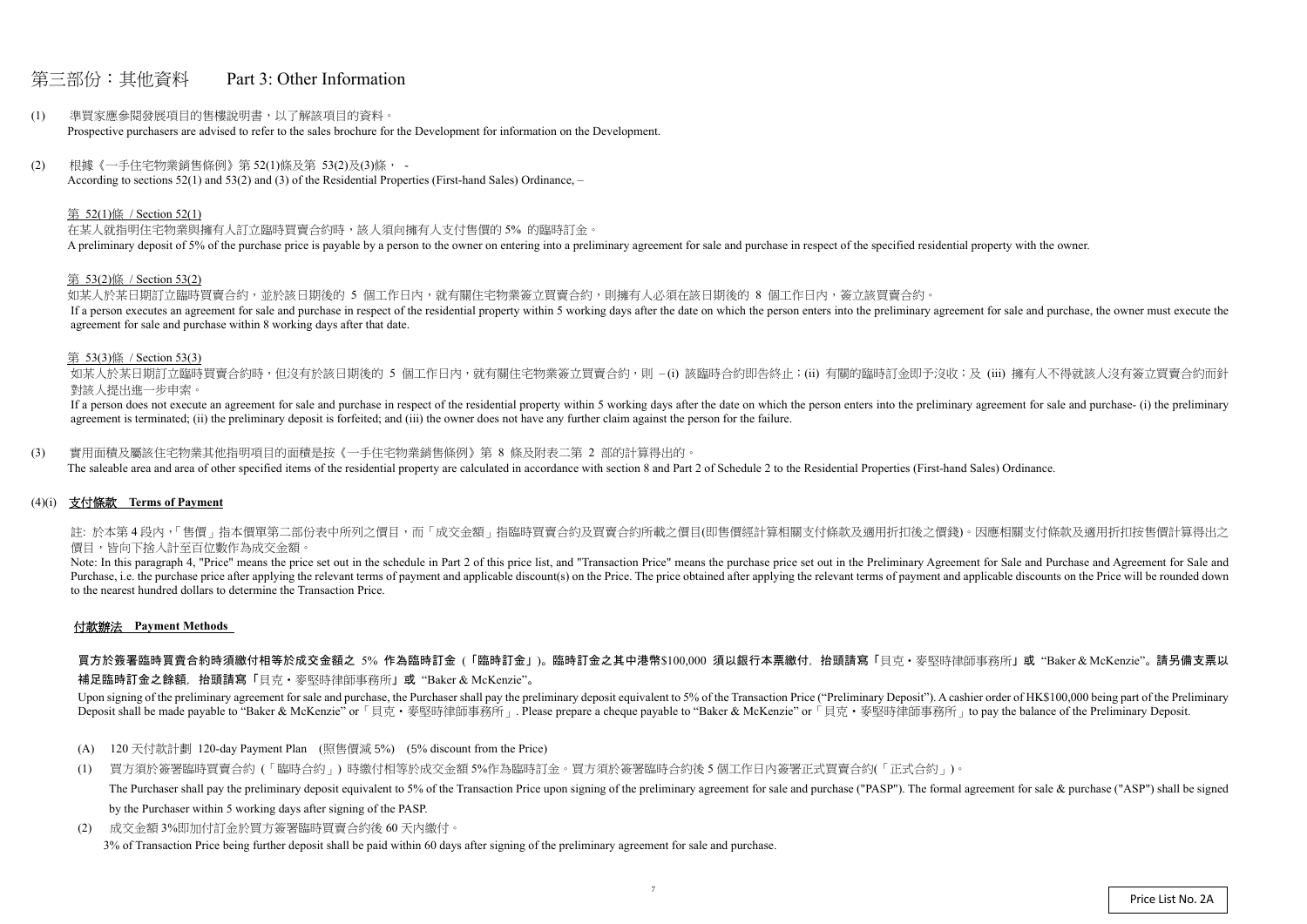$(2)$ 成交金額 3%即加付訂金於買方簽署臨時買賣合約後 <sup>60</sup> 天內繳付。

3% of Transaction Price being further deposit shall be paid within 60 days after signing of the preliminary agreement for sale and purchase.

- (3) 成交金額 92%即成交金額餘款於買方簽署臨時合約後 120 天內繳付或於賣方向買方發出書面通知書可將發展項目內的住宅物業之業權有效地轉讓予買方的日期後的 14 日內繳付,以較早者為準 92% of Transaction Price being balance of Transaction Price shall be paid within 120 days after signing of the preliminary agreement for sale and purchase or within 14 days after the date of written notification to the Pur the Vendor is in a position validly to assign the residential property in the Development to the Purchaser, whichever is earlier.
- (B) 120 天按揭付款計劃 120-day Mortgage Payment Plan (照售價減 1%) (1% discount from the Price)
- (1) 買方須於簽署臨時買賣合約 (「臨時合約」) 時繳付相等於成交金額 5%作為臨時訂金。買方須於簽署臨時合約後 <sup>5</sup> 個工作日內簽署正式買賣合約(「正式合約」)。 The Purchaser shall pay the preliminary deposit equivalent to 5% of the Transaction Price upon signing of the preliminary agreement for sale and purchase ("PASP"). The formal agreement for sale & purchase ("ASP") shall be

by the Purchaser within 5 working days after signing of the PASP.

- $(C)$ 建築期付款計劃 Stage Payment Plan (照售價減 <sup>3</sup>%) (3% discount from the Price)
- (1) 買方須於簽署臨時買賣合約 (「臨時合約」) 時繳付相等於成交金額 5%作為臨時訂金。買方須於簽署臨時合約後 <sup>5</sup> 個工作日內簽署正式買賣合約(「正式合約」)。 The Purchaser shall pay the preliminary deposit equivalent to 5% of the Transaction Price upon signing of the preliminary agreement for sale and purchase ("PASP"). The formal agreement for sale & purchase ("ASP") shall be by the Purchaser within 5 working days after signing of the PASP.
- (2) 成交金額 3%即加付訂金於買方簽署臨時買賣合約後 60 天內繳付。

(3) 成交金額 92%即成交金額餘款於買方簽署臨時合約後 <sup>120</sup> 天內繳付或於賣方向買方發出書面通知書可將發展項目內的住宅物業之業權有效地轉讓予買方的日期後的 <sup>14</sup> 日內繳付,以較早者為準。 92% of Transaction Price being balance of Transaction Price shall be paid within 120 days after signing of the preliminary agreement for sale and purchase or within 14 days after the date of written notification to the Pur the Vendor is in a position validly to assign the residential property in the Development to the Purchaser, whichever is earlier.買方可向發展商指定之財務機構申請「第一按揭貸款」。詳情請參閱第(4)(iii)(a)段。

The Purchaser may apply the "First Mortgage Loan" from the Vendor's designated financing company. Please refer to paragraph (4)(iii)(a) for details.

3% of Transaction Price being further deposit shall be paid within 60 days after signing of the preliminary agreement for sale and purchase.

(3) 成交金額 92%即成交金額餘款於賣方向買方發出書面通知書可將發展項目內的住宅物業之業權有效地轉讓予買方的日期後的 <sup>14</sup> 日內繳付。 92% of Transaction Price being balance of Transaction Price shall be paid within 14 days after the date of written notification to the Purchaser that the Vendor is in a position validly to assign the residential property i to the Purchaser.

# (4)(ii) 售價獲得折扣的基礎 **The basis on which any discount on the Price is available**

- (a) 請參閱第(4)(i)段。 Please refer to paragraph (4)(i).
- (b) 「置業有禮」特別折扣 "Home Purchase" Special Discount: 買方可獲額外 3%售價折扣優惠作為「置業有禮」特別折扣。 An extra 3% discount from the Price would be offered to the Purchasers as the "Home Purchase" Special Discount.
- (c) 「印花稅津貼」優惠 "Subsidy of Stamp Duty" Benefit: 買方可獲額外 6%售價折扣優惠作為「印花稅津貼」優惠。 An extra 6% discount from the Price would be offered to the Purchasers as "Subsidy of Stamp Duty" Benefit.
- (d) 聖誕限時折扣 Christmas Limited Time Discount: 凡於 2020 年 12 月 31 日當日或之前簽署臨時買賣合約,買方可獲額外 1%售價折扣優惠。 Where the preliminary agreement for sale and purchase is signed on or before 31 December 2020, an extra 1% discount from the Price would be offered to the Purchasers.
- (4)(iii) 可就購買該項目中的指明住宅物業而連帶獲得的任何贈品、財務優惠或利益 **Any gift, or any financial advantage or benefit, to be made available in connection with the purchase of a specified residential property in the Development**

## 第一按揭貸款 First Mortgage Loan

(a) 備用第一按揭貸款(「第一按揭貸款」) Standby First Mortgage Loan ("First Mortgage Loan") (此優惠只適用於選擇(B)120 天按揭付款計劃) This benefit is only applicable to Purchasers who choose (B) 120-day Mortgage Payment Plan.

8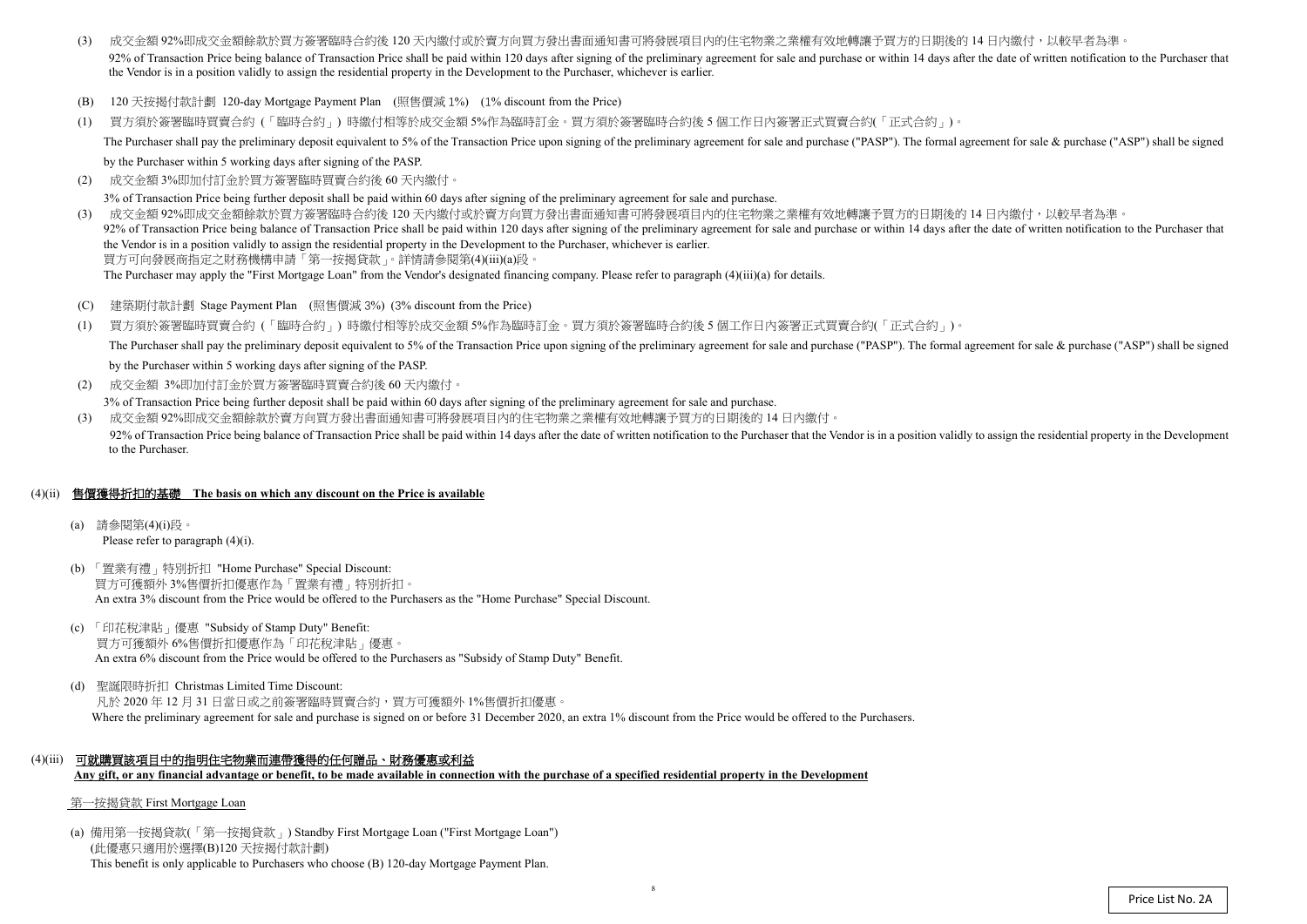(b) 買方可向賣方指定財務機構申請第一按揭貸款。主要條款如下:

The Purchaser can apply the First Mortgage Loan from the Vendor's designated financing company. Key terms are as follows:

- (i)) 買方必須於買賣合約內訂明的付清成交金額餘額之日或發展項目的預計關鍵日期(以較早者為準)前最少 60 日以書面向指定財務機構申請第一按揭貸款。<br>The Purchaser shall make a written application to the designated financing company for a First Mortgage Loan in not less than 60 days before the da The Purchaser shall make a written application to the designated financing company for a First Mortgage Loan in not less than 60 days before the date of settlement of the balance of the Transaction Price as specified in the Agreement for Sale and Purchase or the estimated material date for the Development (whichever is earlier).
- (ii)第一按揭貸款以住宅物業之第一法定按揭作抵押。
- The First Mortgage Loan shall be secured by a first legal mortgage over the residential property.
- (iii)第一按揭貸款之提款日必須為該住宅物業付清成交金額當日,並在任何情況下不得遲於 <sup>2021</sup> <sup>年</sup><sup>7</sup> <sup>月</sup> <sup>31</sup>日。
- The date of drawdown of the First Mortgage Loan must be the date of the full payment of the Transaction Price of the relevant residential property and in any event not later than 31 July 2021.  $(iv)$ 香港永久性居民和香港非永久性居民的第一按揭貸款金額最高分別為成交金額的 70%<sup>和</sup> 60%。
- The maximum amount of First Mortgage Loan for Hong Kong permanent residents and non-Hong Kong permanent residents are 70% and 60% of the Transaction Price respectively.<br>第一位担合教会员每个投提现这些生产的规模建立的一具原子的一个 (v)
- ) 第一按揭貸款首兩年之按揭利率為指定財務機構不時報價之最優惠利率(P)減年息 2% (P-2%) (於本價單印製日期 P 為 5.5%)計算,其後之按揭利率為指定財務機構不時報價之最優惠利率(P)加年息 0.75% (P+0.75%),<br>利率浮動。 最终按規利率以指定財務機構案批結果而定。 景優東利率選用指定財務機構之報價。 利率浮動。最終按揭利率以指定財務機構審批結果而定。最優惠利率選用指定財務機構之報價。Interest rate of First Mortgage Loan for the first two years shall be at the Prime Rate (P) quoted by the designated financing company from time to time minus 2% per annum (P-2%) (P as at the date of this price list is 5.5 thereafter at the Prime Rate (P) designated by the designated financing company from time to time plus 0.75% per annum (P+0.75%), subject to fluctuation. The final interest rate is subject to the approval of the designated company. Prime Rate is quoted by the designated financing company.
- (vi) 第一按揭貸款年期最長為 <sup>25</sup> 年。
	- The maximum tenor of First Mortgage Loan shall be 25 years.
- (vii) 第一按揭貸款首兩年只需償還利息,不需償還本金,第三年開始需要償還本金及利息。Only interest payment of the First Mortgage Loan is required and no repayment of the principal of the First Mortgage Loan is required for the first 2 years. The monthly instalment and interest shall be accrued starting fro third year.
- (viii) 買方及其擔保人(如有)須提供足夠文件證明其還款能力,包括但不限於在指定財務機構要求下提供信貸報告、收入證明及/或銀行紀錄。The Purchaser and his/her/its guarantor (if any) shall provide sufficient documents to prove his/her/its repayment ability, including without limitation the provision of credit report, income proof and/or banking record up by the designated financing company.
- $(ix)$  第一按揭貸款申請須由指定財務機構獨立審批。The First Mortgage Loan shall be approved by the designated financing company independently.
- $(x)$ 所有第一按揭貸款法律文件須由賣方或該指定財務公司指定之律師行辦理,並由買方負責有關律師費用及雜費。買方可選擇另行自聘律師作為買方代表律師,在此情況下,買方亦須負責其代表律師有關第一按 揭貸款的律師費用及雜費。

All legal documents of the First Mortgage Loan shall be prepared and handled by the solicitors designated by the Vendor or the designated financing company. The Purchaser can choose to instruct his/her/its own solicitors t for him/her/it, and in such event, the Purchaser shall also bear his/her/its own solicitors' costs and disbursements relating to the First Mortgage Loan.

 $(x_i)$ 買方敬請向指定財務機構查詢有關第一按揭貸款用途及詳情。第一按揭貸款批出與否及其條款,指定財務機構有最終決定權。不論第一按揭貸款獲批與否,買方仍須按買賣合約完成住宅物業的交易及繳付住宅 物業的成交金額全數。

 $(xii)$  第一按揭貸款受其他條款及細則約束。The First Mortgage Loan is subject to other terms and conditions.

(d) 賣方沒有參與及提供第一按揭貸款。第一按揭貸款只是由指定財務機構提供予買方。而無論在任何情況下,賣方無須因第一按揭貸款所引發的任何事情負上任何責任。 The Vendor is not involved in the arrangement of the First Mortgage Loan. The arrangement of the First Mortgage Loan is provided or procured to the Purchaser by the designated financing company and in no circumstances shal Vendor be held liable for anything arising from or in connection with the arrangement of the First Mortgage Loan.

 The Purchaser is advised to enquire with the designated financing company about the purpose and the details of the First Mortgage Loan. The approval or disapproval of the First Mortgage Loan and the terms thereof are subject to the final decision of the designated financing company. Irrespective of whether the First Mortgage Loan is granted or not, the Purchaser shall complete the purchase of the residential property and shall pay the full Tra Price of the residential property in accordance with the Agreement for Sale and Purchase.

(c) 賣方無給予或視之為已給予任何就第一按揭貸款之批核的陳述或保證。

No representation or warranty is <sup>g</sup>iven or shall be deemed to have been given by the Vendor as to the approval of the First Mortgage Loan.

# (4)(iv) 誰人負責支付買賣該項目中的指明住宅物業的有關律師費及印花稅

**Who is liable to pay the solicitors' fees and stamp duty in connection with the sale and purchase of a specified residential property in the Development** 

1. 買賣雙方各自負責其代表律師擬備、完成及登記所有有關買賣法律文件的律師費和支出。

Each party shall bear and pay its own legal costs and disbursements for the preparation, completion and registration of all legal documents in relation to the purchase.

2. 買方須支付一概有關臨時買賣合約、買賣合約及轉讓契之印花稅(包括但不限於任何買方提名書或轉售的印花稅、任何從價印花稅、額外印花稅、買家印花稅及任何與過期繳付任何印花稅的有關罰款、利息及附加費